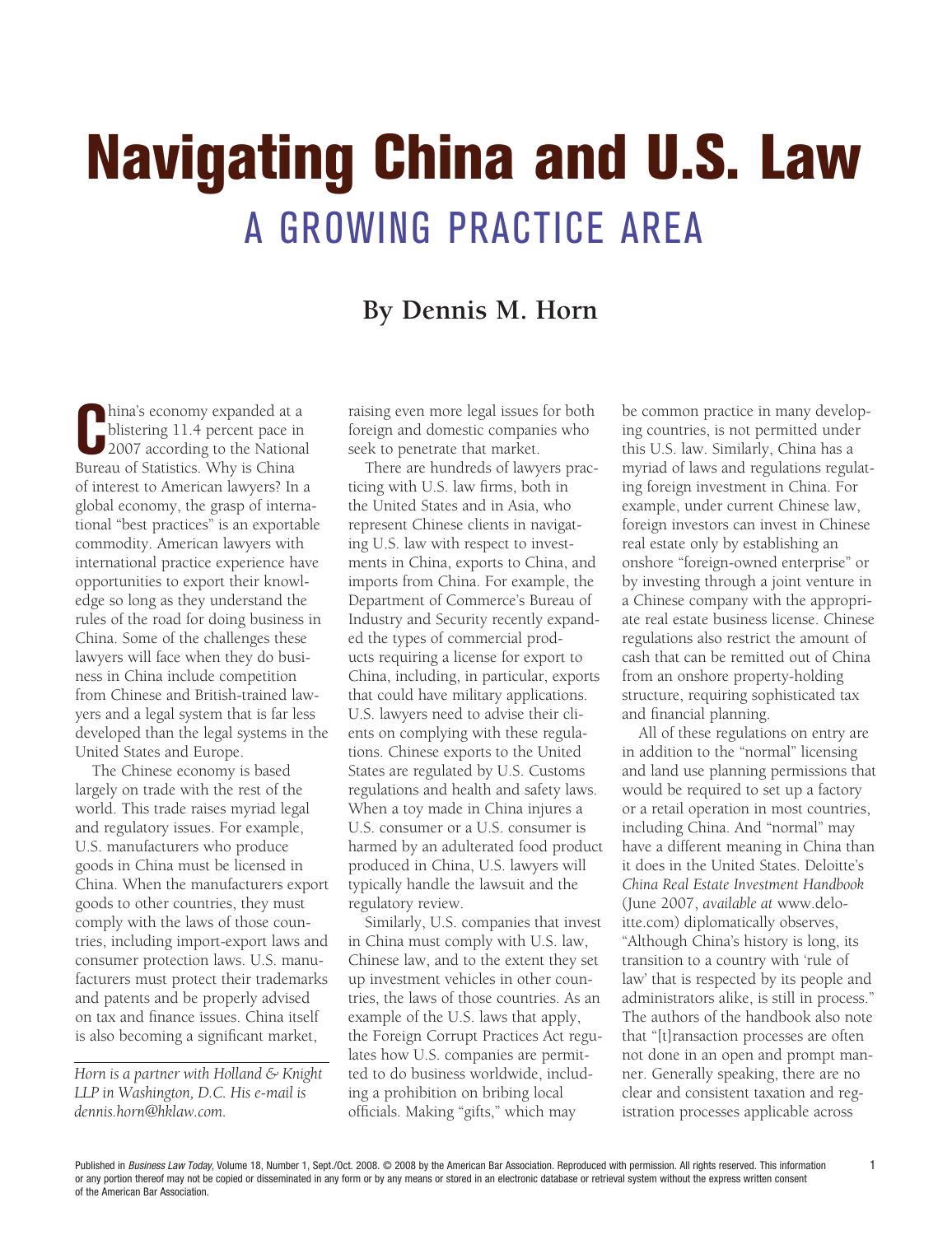the country." All of this uncertainty increases the importance for U.S. companies to have advisors who are both sophisticated in general legal principles and conversant in Chinese laws and customs.

However, Chinese-educated lawyers may not have the experience or the perspective to provide this advice. In recent years, China has not produced enough trained lawyers to handle China's emergence as a nation operating under the rule of law. According to a recent *Wall Street Journal* article, China has 122,000 full-time lawyers today, up from 48,000 in 1997. This is less than one lawyer for every 10,650 people in China, compared to one lawyer for every 270 people in the United States. These Chinese lawyers also have an increasing workload. Chinese citizens in increasing numbers are using the courts to protest discrimination, poor labor conditions, and in the case of the earthquake in Sichuan province, the allegedly substandard construction of school buildings. The number of civil cases filed by Chinese lawyers in 2006 was up 54 percent from 2001. ("Chinese Seek a Day in Court," Wall St. J., July 1, 2008, at A12.)

The gap in mainland Chinese legal expertise has been filled by lawyers from the United States and, to a lesser extent, from the United Kingdom. While China continues to train more lawyers, at least for the immediate future, it is likely that U.S. and U.K. lawyers will enjoy a competitive advantage in some legal specialties––such as business law, finance, and intellectual property––because of their more sophisticated legal training and international experience. For a while, U.K. law firms had a competitive advantage because Hong Kong was a British colony for so long, and Hong Kong is an engine for Chinese economic growth. But Hong Kong has also been open to U.S. law firms for many years. In addition, other areas in China, such as Shanghai and Beijing, are becoming economically more important. For these reasons, U.S. law firms are able to compete on a more even playing field.

U.S. law firms have followed several models in serving the China trade. For example, Sughrue Mion PLLC is solely an intellectual property firm that joined the newly formed China Trademark Association last year. Sughrue lawyers visit China periodically to lecture on U.S. trademark law and advise Chinese clients who want to export goods to the United States. Other firms provide a wide array of services with registered representative offices in China. As of the end of 2006, there were 93

## The gap in mainland Chinese legal expertise has been filled by lawyers from the **UNITED STATES.**

such firms in Beijing and more in other Chinese cities. These firms are not permitted to give opinions on Chinese law or to litigate in China. They are permitted to have registered representative offices in China and to provide an array of other services. For example, both Holland & Knight LLP and White & Case LLP have registered representative offices in China. Both represent clients from around the world in mergers and acquisitions, project financing, establishment of investment vehicles, tax planning, and intellectual property counseling in China. Both firms employ young U.S.- and Chinese-educated bilingual Chinese nationals as lawyers and experienced U.S.-educated U.S. nationals as lawyers, based both in China and in the United States. Each firm also works closely with Chinese law firms to provide the opinions, litigation expertise, and other specialized advice that foreign law firms are not permitted to provide.

Not all clients are satisfied with their U.S. firm representation. One large U.S.-based retailer that entered the China market around 2000 began using a large U.S. firm to prepare store lease and contract forms and advise it on structural issues. When the company ran into problems in establishing foreign-owned subsidiaries and with licensing, it engaged Chinese law firms. As one senior executive with the retailer put it, "In the Chinese legal system where relationships are often more important in problem solving than understanding the letter of the law, a Chinese lawyer who went to school with the minister can be more helpful that a U.S.-trained lawyer who understands the letter of the law." Another China lawyer noted that reliance on connections can be overstated since very few Chinese lawyers have the best connections. This is probably because there are more lucrative and prestigious careers than law available to well-connected native-born Chinese.

The Chinese judicial system also operates in a manner that many U.S. trained lawyers who are not steeped in Chinese culture may find difficult to fathom. Rather than administering "blind justice," Chinese courts can administer government policy at the expense of the equities of the individuals before the court. In China, the courts are a branch of government without independent administrative power. Judges may be agents of government policy rather than neutral arbiters. The *Washington Post* recently reported on the case of Zhang Chunjiang, who was awarded almost half a million dollars by the Shanxi Provincial High Court. The High Court ruled in his favor after the local authorities auctioned off Zhang's company and kept the proceeds, even though the company was privately owned. According to the article, "The last attempt [at a compromise] came September 29 [2007], Zhang said, in a telephone call from a provincial High Court judge trying to broker a deal on behalf of the government. 'If you continue to make trouble, you will not even get one cent, and maybe you will end up in jail,' Zhang quoted him as saying." (*See* "Businessman's Defeat